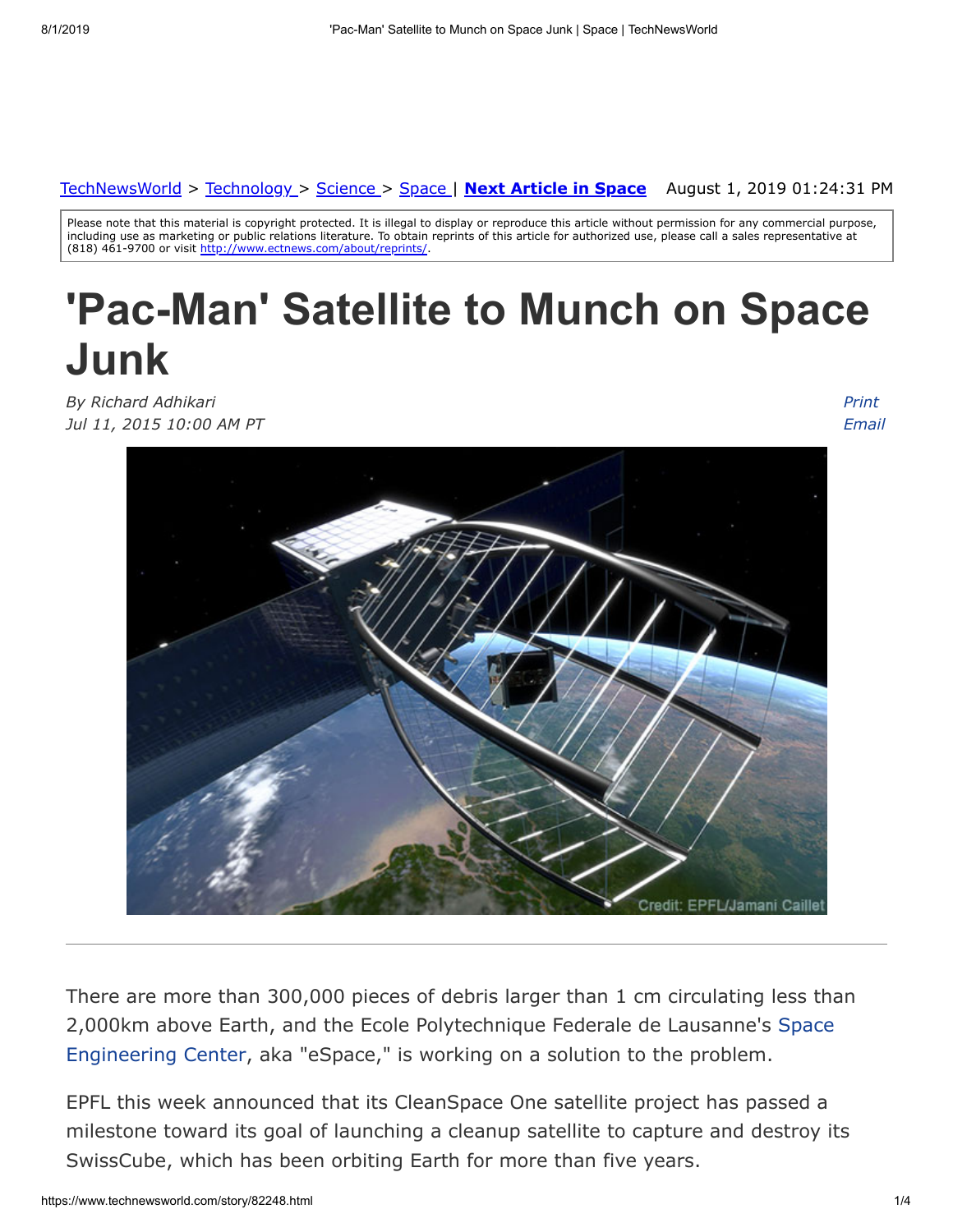[Swiss Space Systems](http://www.s-3.ch/en/home), or S3, which focuses on in-orbit delivery of small satellites, will invest about US\$16 million in the cleanup system, which eSpace likened to a Pac-Man gobbling up space debris.

The current design envisions a satellite that will deploy a net around a piece of debris and close down once it has captured the target.

The CleanSpace One launch is scheduled for 2018.

"I am skeptical of a net idea, because the particle size distribution can vary substantially," said Jekan Thanga, assistant professor at Arizona State University's [School of Earth and Space Exploration,](http://sese.asu.edu/) or SESE.

Larger particles pose a much higher risk of taking out the clean-up satellite completely, he told TechNewsWorld.

#### **How the Space Pac-Man Will Work**

S3 will handle the Space Pac-Man launch.

SOAR, a small suborbital reusable shuttle, will piggyback on an Airbus A300 jetliner.

When the jet hits its cruising altitude of 35,000 feet, the SOAR will fire up and take off upwards.

It will eject a vessel at an altitude of 80km. When the vessel hits 700km above Earth, it will release the Pac-Man satellite into Earth's orbit.

All elements in the chain, including the satellites, will have their own re-entry systems.

#### **The Feasibility of the Project**

A multitude of Pac-Man satellites will need to be deployed to clean up all the space debris.

"For it to be practical or realistic, it [must] be focused on retrieving debris from one site or removing one satellite," SESE's Thanga pointed out.

Fuel will be the main limiting factor, because "to bring debris down to low altitudes consumes substantial fuel," Thanga said.

Further, reusable satellites have not yet been demonstrated, and attempts at landing satellites have their own attendant problems and risks, Thanga remarked.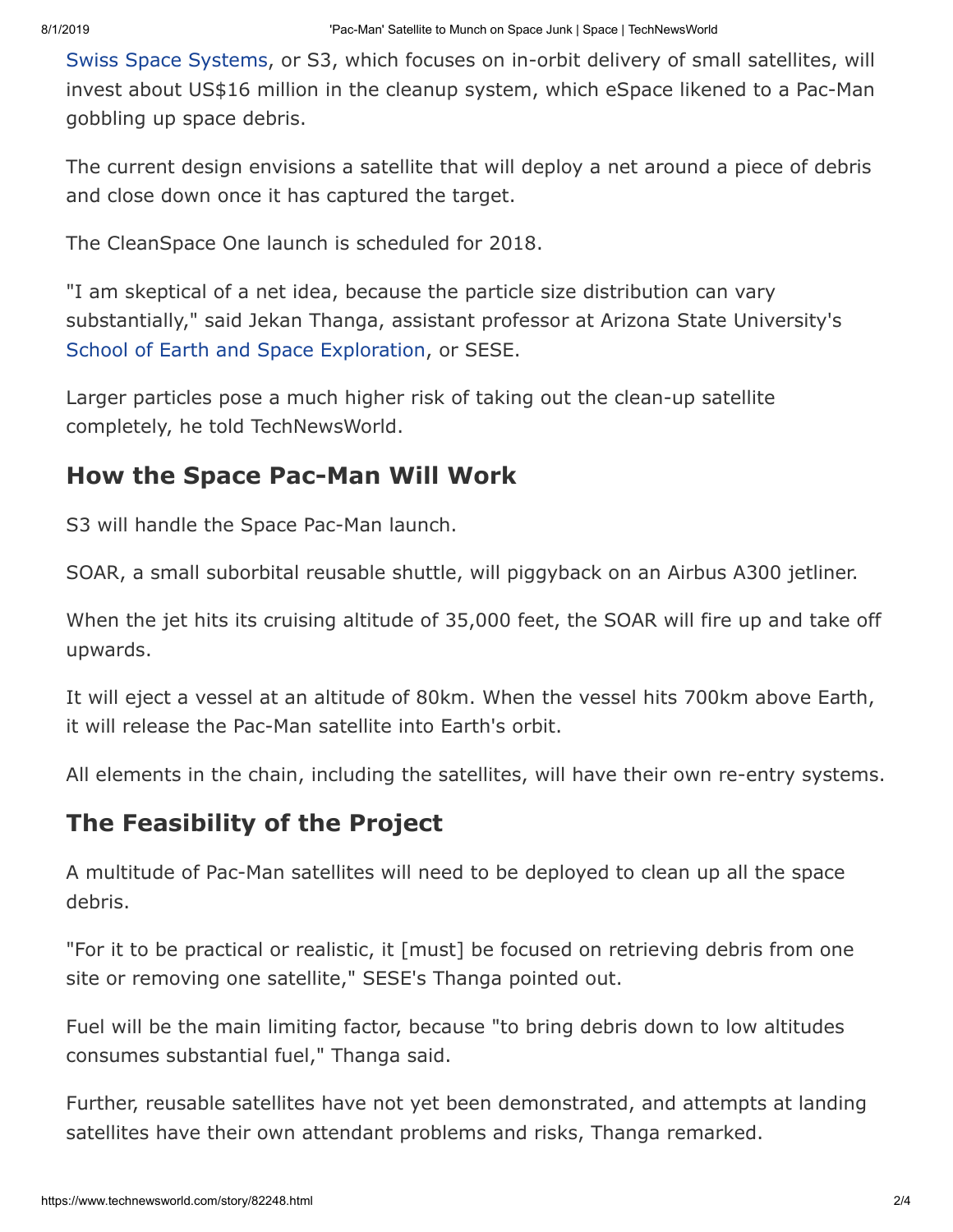### **A Question of Will**

What happened to NASA and other countries' space authorities? Why have they not focused on space debris cleanup?

Cleaning up space "has been discussed for at least the past 20 years, but, as is the case with many global problems, little has been done," said Jim McGregor, principal analyst at [Tirias Research.](http://www.tiriasresearch.com/)

That's partly because many of the agencies have been defunded due to a loss of interest.

"Take NASA. Space is no longer politically advantageous, and support for going into space has declined since the Clinton administration," McGregor told TechNewsWorld.

The lack of will is another reason, he said. "I have yet to see a credible plan to reduce space debris, and find it hard to believe that any significant effort will be put in place until it starts threatening life."

#### **Mechanical and Other Issues**

It's not yet clear whether the net will be deployed from the Pac-Man satellite's nose, side or rear, but "all of those approaches are challenging," McGregor said. "I would favor a solution that just alters [the target's] orbit to force it down into the atmosphere to burn up."

Then there's the question of actually matching velocities with the target, which Thanga described as "very difficult."

Different items of debris travel at different speeds, and the wide variation in speed, direction and altitude also will pose problems, noted Rob Enderle, principal at the [Enderle Group.](http://www.enderlegroup.com/)

"The satellite could easily be trying to grab one thing and then be hit at speed by something else from another direction, which would change it from a junk solution to junk," he told TechNewsWorld.

Finally, the sheer cost of tracking down multiple bits of debris would be astronomical, so it's likely each satellite could capture just one bit of debris, which "is my understanding and concern," McGregor said.

That's why S3 is in the game -- it hopes to sell tons of junk-retrieval satellites to various governments.